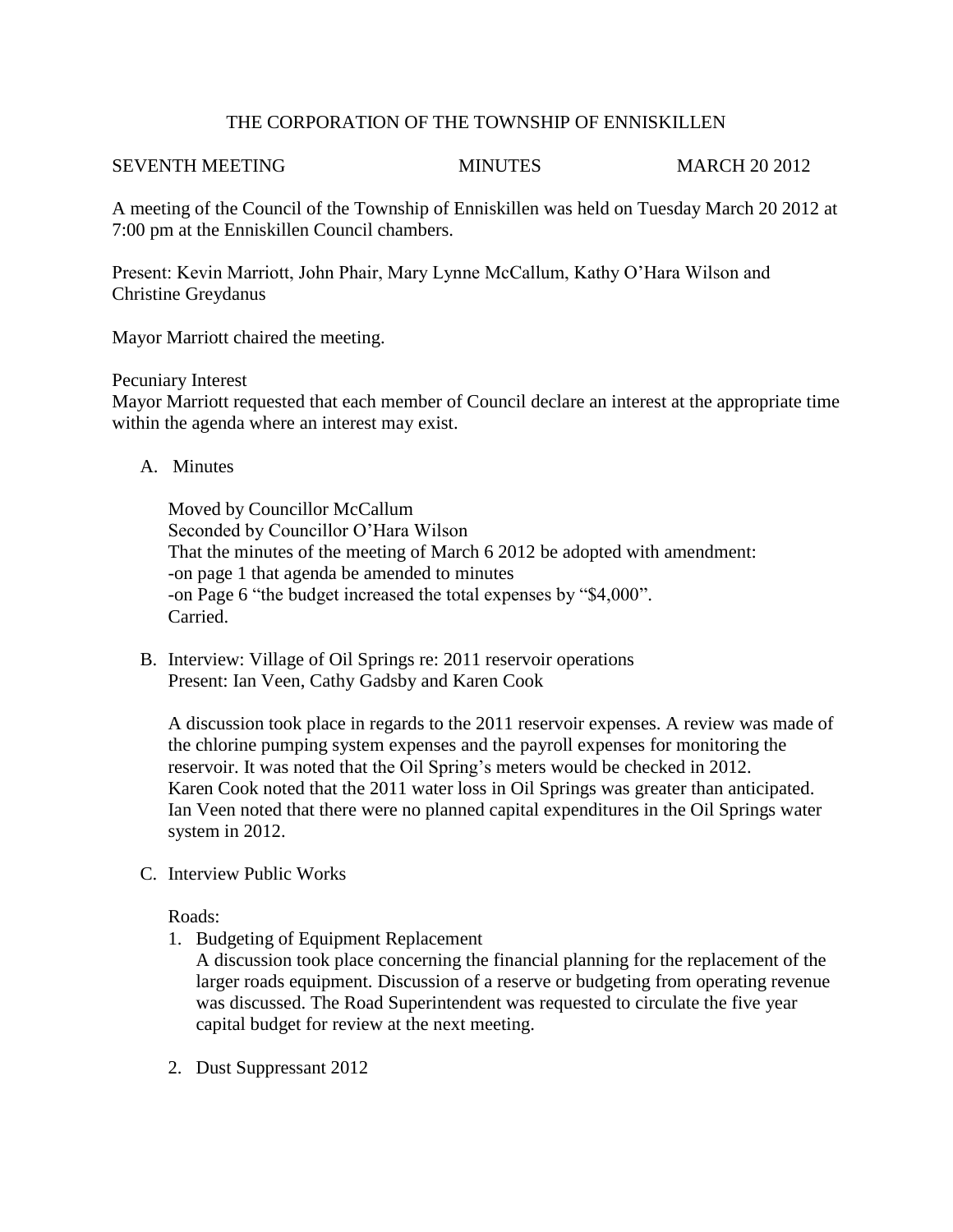The Road Superintendent circulated the 2011 dust suppressant expenses. Den Mar Brines had requested a five per cent increase to supply brine in 2012. The cost was still less than the bids submitted by the other contractors in 2011.

 Moved by Councillor O'Hara Wilson Seconded by Councillor McCallum That no bids be obtained for brine in 2012. That dust suppressant be purchased from Den Mar Brine in 2012. Carried.

3. Ontario Hydro construction 2012-13

The Road Superintendent reviewed the proposed Hydro One construction project. He noted that the work would start in April 2012. The Road Superintendent was requested to contact Dan White to encourage communication with the local farmers in the area of the proposed work.

A discussion took place in regards to the creation of an agreement with Hydro One in regards to the project.

4. Update on Shop Attic ventilation

The Road Superintendent presented three proposals to address the ventilation of the shop attic. The Road Superintendent was requested to review the Eco Insulation proposal to confirm disposals costs for the waste materials.

5. Maintenance Gravel update

The Road Superintendent noted that the delivery of maintenance gravel would take place in the next two weeks dependent upon weather conditions.

6. Road Tour

The Road Superintendent reviewed some of the sites for the road tour. He requested that Council provide additional sites for the tour.

The Road Superintendent reported on maintenance to be undertaken on the Road Grader.

The Road Superintendent discussed the agreement with Kucera Farm Equipmentconcerning the trade in of the backhoe. He noted that the agreement represented the matters discussed with Council.

## Water

1. Canadian Standards Association Termination of Accreditation Program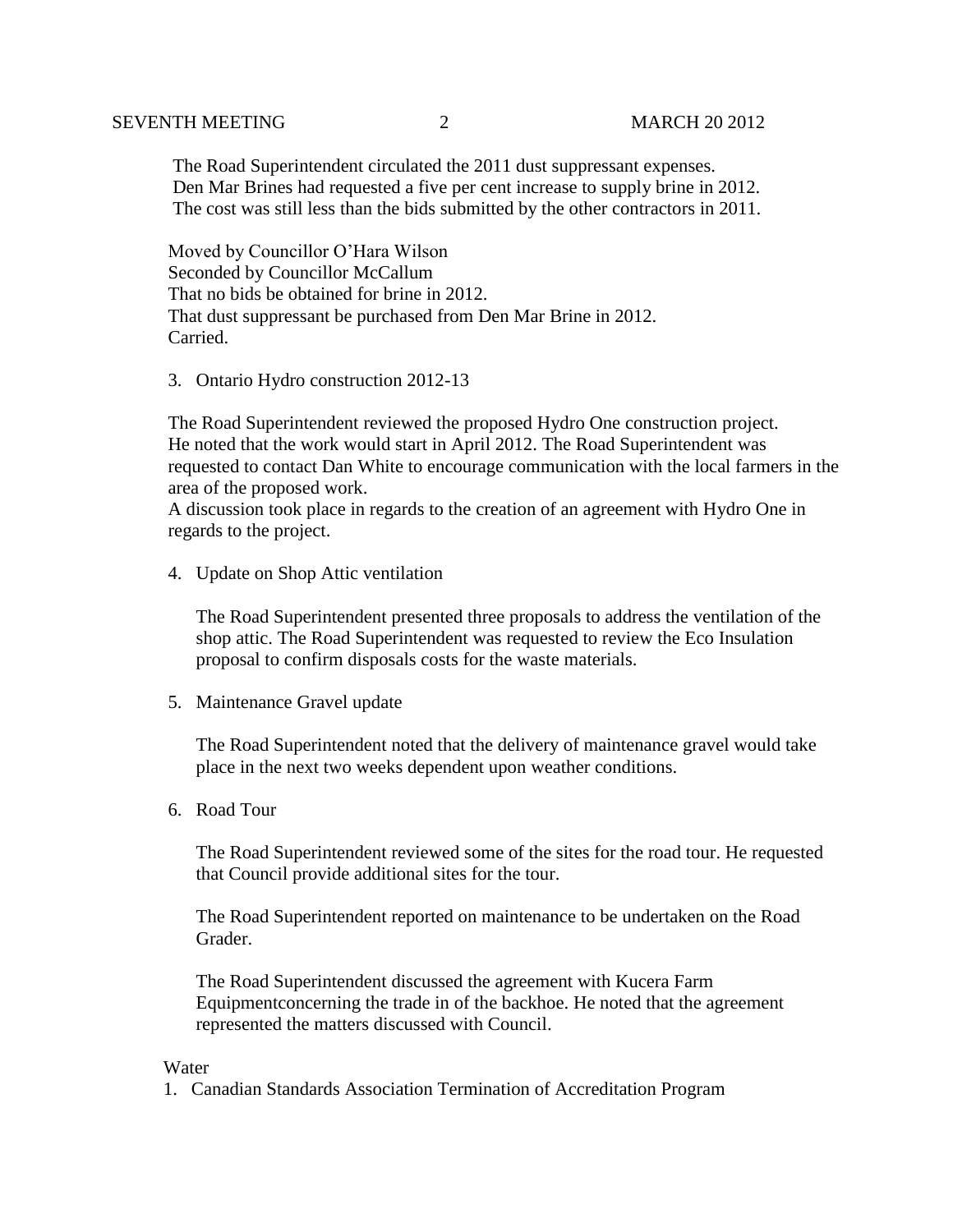## SEVENTH MEETING 3 MARCH 20 2012

2. Ministry of Environment transition of Accreditation Bodies under the municipal drinking water licensing

Mike Young noted that the QMS audit was completed. The Canadian Standards Association would no longer undertake the work.

Correspondence from the Ministry of Environment confirmed the change and noted that a new auditor would be in place in the near future.

- 3. Town of Petrolia 2012 Annual Water Report
- 4. Memo Council Water Rates

Mr. Young reported that Wendy Trottier had undertaken the internal audit for the municipal water system and the Oil Spring's water system. He reported that the audit would be reviewed with the operators and a meeting would be held with the Mayor.

Mr. Young reported on the Ministry of Environment inspection of the Oil Springs water system. He noted that he was reviewing the comments with the Ministry inspector.

Councillor McCallum questioned whether a letter had been sent to the residents of Oil City in regards to disconnecting storm water connections to the sanitary sewer system.

Mr. Young reported that he had nearly finalized the method to be used to check storm water connections in Oil City. Communications with residents would take place once the process had been finalized. He noted that a commitment had been made to undertake the disconnection program by July 1 2012.

Drainage

1. Request for drain maintenance: Don Moore- Dawn Anderson Drain and the Omerod-McBride Drain Maurice Cook-4<sup>th</sup> Concession Drain culvert repair

Moved by Councillor Greydanus

Seconded by Councillor Phair

That Mayor Marriott be appointed as Council representative for site meetings to be held for the Dawn-Anderson Drain, Omerod-McBride Drain and the 4th Concession Drain. Carried.

Karen Cook noted that the access culvert to their property was important to get a transport truck into the property.

The Road Superintendent noted that he would contact the Engineer to inspect the culvert.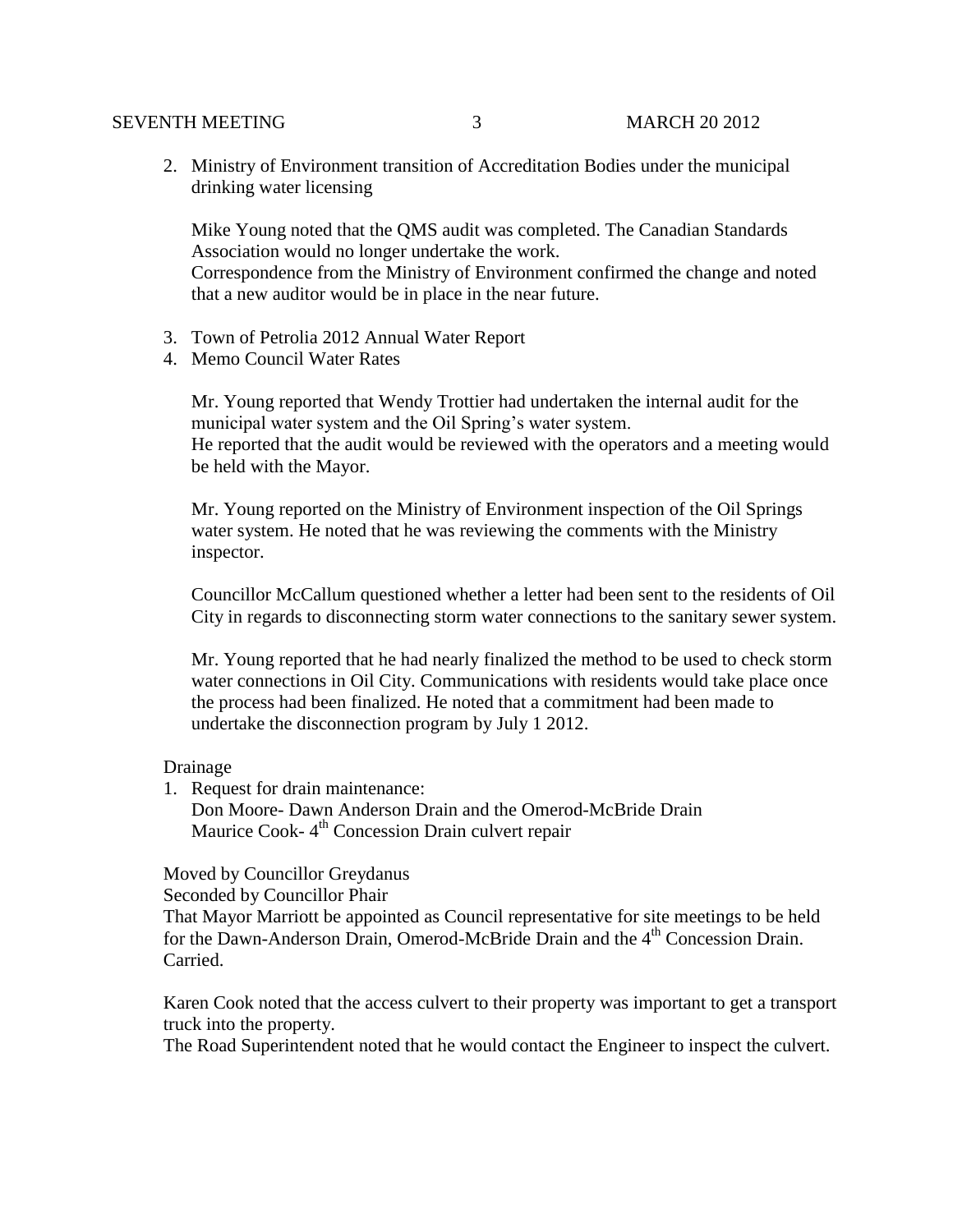- D. Correspondence for information
	- 1. Ontario Small Urban Municipal Conference
	- 2. Ministry of Natural Resources Update on Areas of Natural and Scientific Interest
	- 3. Margot Schram Women's International Trade Fair
	- 4. Federation of Canadian Municipalities Communique Feb 27, Mar 5-12
	- 5. County of Lambton
		- 1. Council Highlights
		- 2. Lambton Meadowview Villa First Improvement Award Winner
	- 6. Smart Governance for Smart Electricity
	- 7. Southwest Economic Alliance
	- 8. Minister Responsible for Seniors-Senior of the Year Award
	- 9. Ministry of Finance Ontario Energy and Property Tax Credit
	- 10. Sarnia Lambton Business Development Corp Lambton MainStreet Players
	- 11. Canadian Cancer Society-Daffodil Month
	- 12. AMO Provincial Budget 2012-2013

Moved By Councillor O'Hara Wilson Seconded by Councillor Phair That correspondence items 1-12 be received and filed. Carried.

- E. Correspondence requiring motions
	- 1. Moore Agricultural Society grant request
	- 2. Resolution Clarington Moratorium on Wind Turbines
	- 3. Plympton and Wyoming Agricultural Society Grant request

Moved by Councillor Greydanus

Seconded by Councillor O'Hara Wilson That the grant request from the Moore Agricultural Society and Plympton Wyoming Agricultural Society be referred to budget. Carried.

Moved by Councillor McCallum Seconded by Councillor O'Hara Wilson That the resolution from Clarington concerning a moratorium on Wind Turbines be supported. Carried.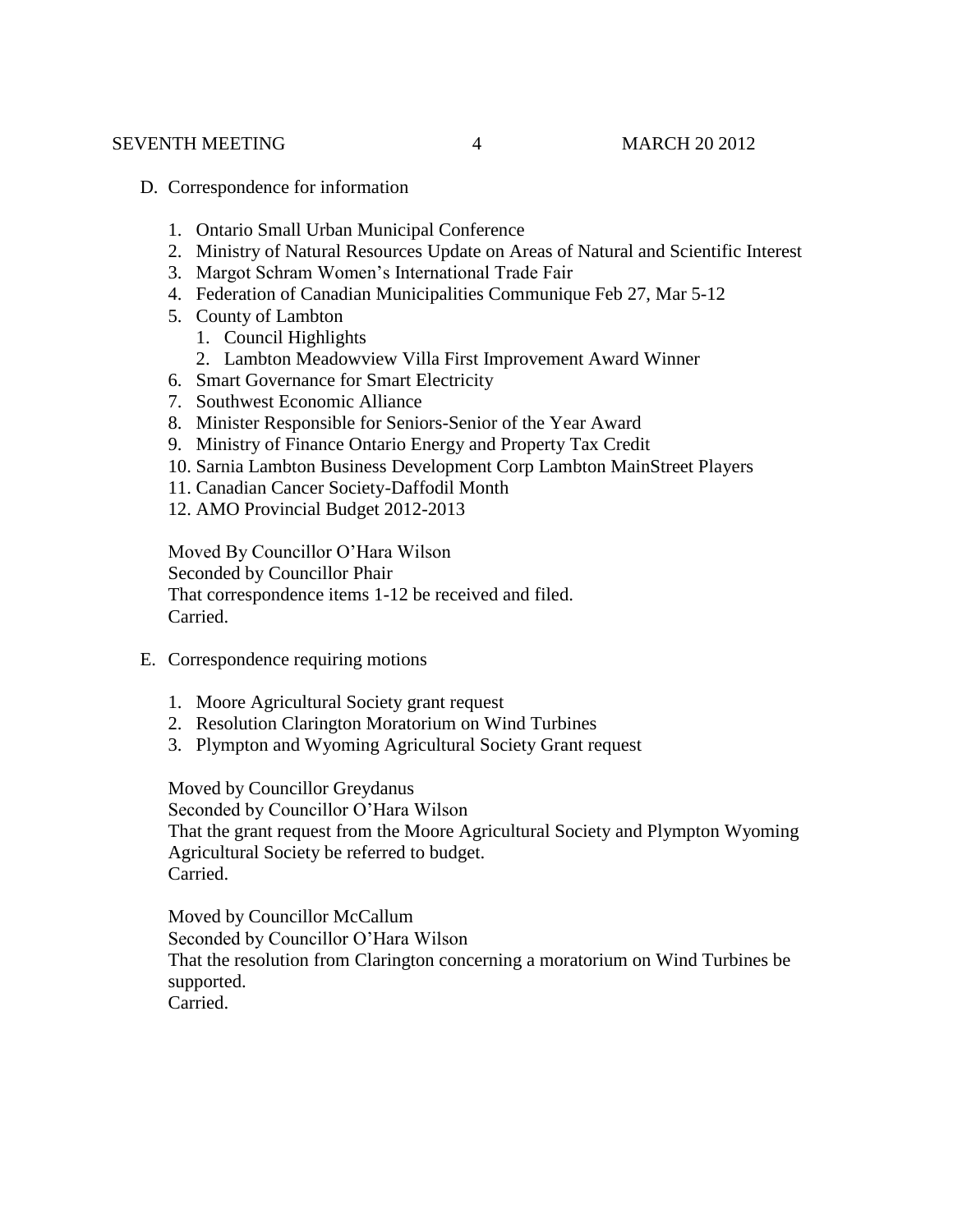#### SEVENTH MEETING 5 MARCH 20 2012

# F. Accounts

Moved by Councillor Greydanus Seconded by Councillor McCallum That the accounts be paid as circulated: Cheque: 4444-4471: \$35,430.61 Cheque: 4477-4478: \$3,031.68 Cheque: 4480-4483: \$ 1,214.08 Cheque: 4484-4489: \$ 620,302.73 Carried.

#### G. Bylaws

1. Bylaw 16 of 2012 Confirmation Bylaw

Moved by Councillor Phair Seconded by Councillor O'Hara Wilson That first and second reading be given to Bylaw 16 of 2012 A confirmation bylaw. Carried.

Moved by Councillor Greydanus Seconded by Councillor McCallum That third and final reading be given to Bylaw 16 of 2012. Carried.

# H. Other Business

1. Memo- 2012 Budget

A discussion took place in regards to grants to be provided to the Petrolia and Oil Springs Cemeteries.

Moved by Councillor O'Hara Wilson Seconded by Councillor McCallum That the Oil Springs Cemetery grant be increased to \$1,000 in 2012. Carried.

It was noted that a review would be made of proposed cemetery stone repairs in the Oil City Cemetery during the Road Tour.

A discussion took place in regards to the replacement of the Marthaville signs. It was noted that the site of the signs would be part of the annual road tour.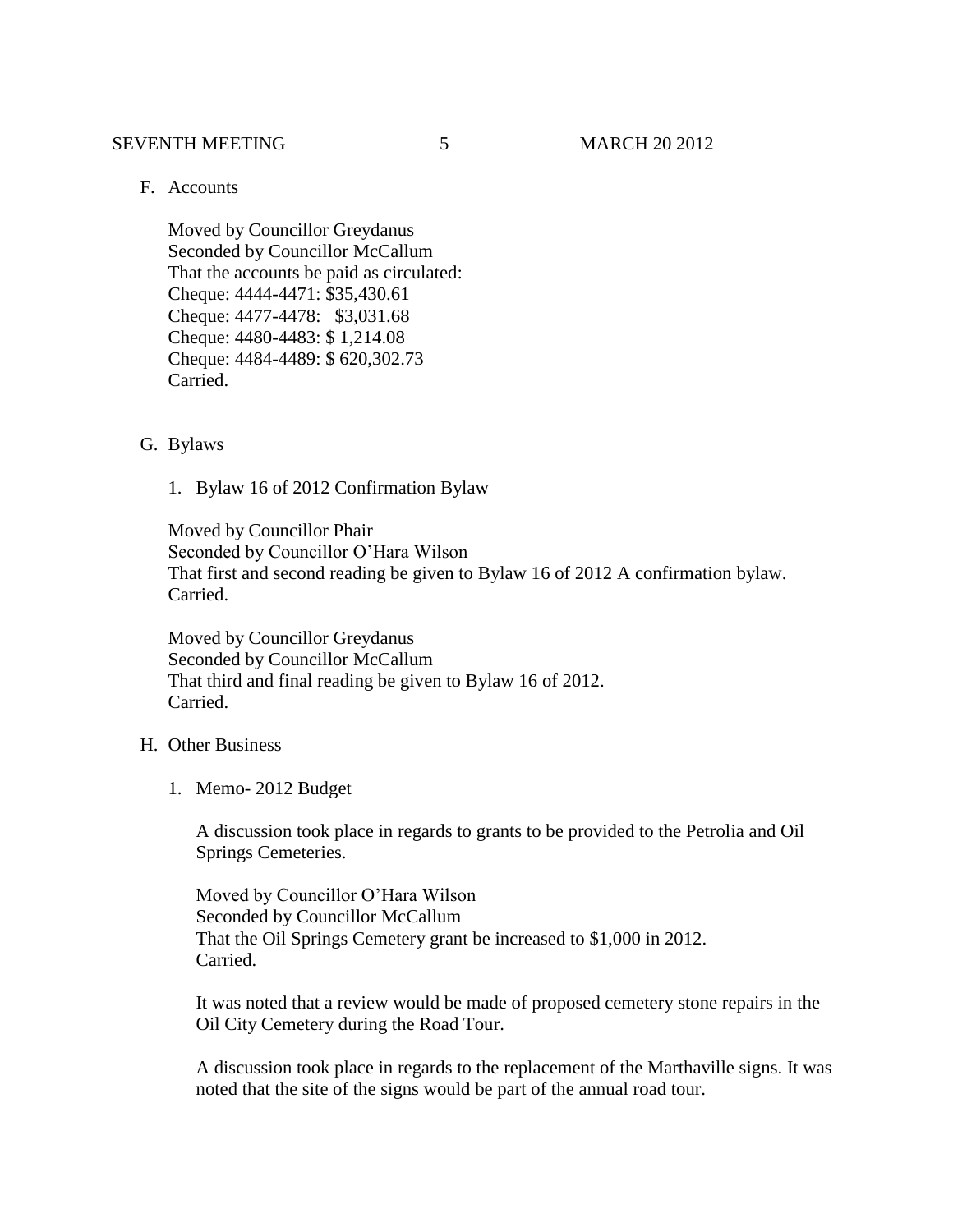Mayor Marriott noted that he would discuss the doctor recruitment grant with other municipal Mayors.

Councillor O'Hara Wilson circulated information on ramps for the interior of the Enniskillen Community Center.

Moved by Councillor McCallum Seconded by Councillor Phair That a rubber ramp be purchased for the Enniskillen Community Centre. Carried.

2. Maurice & Karen Cook re Town of Petrolia Arena Grant

Mrs. Cook questioned the provision of a grant to the Town of Petrolia for the use of the arena. She noted that any additional funds should be paid by the users of the arena not the municipality.

Moved by Councillor O'Hara Wilson Seconded by Councillor Phair That the Township of Enniskillen not pay the 2012 arena grant to the Town of Petrolia. Carried.

3. Township of Dawn-Euphemia County Official Plan Review – Minimum Farm Size

Moved by Councillor O'Hara Wilson Seconded by Councillor McCallum That the minimum farm size correspondence be tabled to the next meeting to permit comment from the County Planning department. Carried.

4. Enniskillen Community Centre Meeting Jan 10-12

Councillor McCallum questioned the status on the property standards complaint on Courtright Line.

The Clerk noted that the property standards officer had noted that the owner had been given to March 31 2012 to finish the cleanup of the property.

The Clerk noted that 45 applications had been received for the office position that had been advertised.